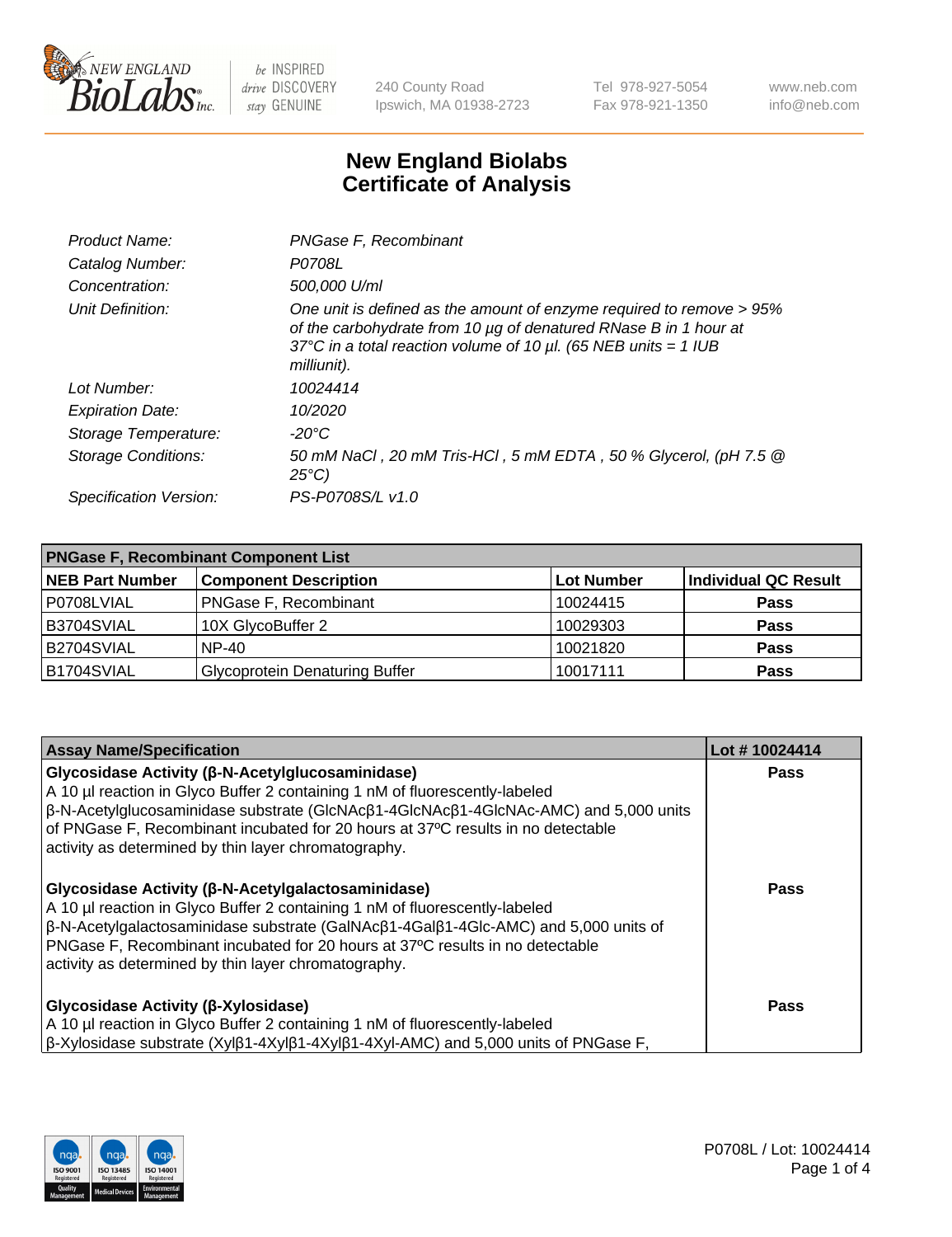

240 County Road Ipswich, MA 01938-2723 Tel 978-927-5054 Fax 978-921-1350

www.neb.com info@neb.com

| <b>Assay Name/Specification</b>                                                                                                                                                                                                                                                                                                                           | Lot #10024414 |
|-----------------------------------------------------------------------------------------------------------------------------------------------------------------------------------------------------------------------------------------------------------------------------------------------------------------------------------------------------------|---------------|
| Recombinant incubated for 20 hours at 37°C results in no detectable activity as<br>determined by thin layer chromatography.                                                                                                                                                                                                                               |               |
| Glycosidase Activity (β1-3 Galactosidase)<br>A 10 µl reaction in Glyco Buffer 2 containing 1 nM of fluorescently-labeled<br>β-Galactosidase substrate (Galβ1-3GlcNAcβ1-4Galβ1-4Glc-AMC) and 5,000 units of<br>PNGase F, Recombinant incubated for 20 hours at 37°C results in no detectable<br>activity as determined by thin layer chromatography.       | Pass          |
| Glycosidase Activity (β-Mannosidase)<br>A 10 µl reaction in Glyco Buffer 2 containing 1 nM of fluorescently-labeled<br>$\beta$ -Mannosidase substrate (Man $\beta$ 1-4Man $\beta$ 1-4Man-AMC) and 5,000 units of PNGase F,<br>Recombinant incubated for 20 hours at 37°C results in no detectable activity as<br>determined by thin layer chromatography. | <b>Pass</b>   |
| Glycosidase Activity (α1-6 Mannosidase)<br>A 10 µl reaction in Glyco Buffer 2 containing 1 nM of fluorescently-labeled<br>α-Mannosidase substrate (Μanα1-6Μanα1-6(Μanα1-3)Man-AMC) and 5,000 units of PNGase<br>F, Recombinant incubated for 20 hours at 37°C results in no detectable activity as<br>determined by thin layer chromatography.            | <b>Pass</b>   |
| Glycosidase Activity (a1-6 Galactosidase)<br>A 10 µl reaction in Glyco Buffer 2 containing 1 nM of fluorescently-labeled<br>α-Galactosidase substrate (Galα1-6Galα1-6Glcα1-2Fru-AMC) and 5,000 units of PNGase<br>F, Recombinant incubated for 20 hours at 37°C results in no detectable activity as<br>determined by thin layer chromatography.          | <b>Pass</b>   |
| Glycosidase Activity (α1-3 Mannosidase)<br>A 10 µl reaction in Glyco Buffer 2 containing 1 nM of fluorescently-labeled<br>α-Mannosidase substrate (Manα1-3Manβ1-4GlcNAc-AMC) and 5,000 units of PNGase F,<br>Recombinant incubated for 20 hours at 37°C results in no detectable activity as<br>determined by thin layer chromatography.                  | <b>Pass</b>   |
| Glycosidase Activity (α1-3 Galactosidase)<br>A 10 µl reaction in Glyco Buffer 2 containing 1 nM of fluorescently-labeled<br>α-Galactosidase substrate (Galα1-3Galβ1-4GlcNAc-AMC) and 5,000 units of PNGase F,<br>Recombinant incubated for 20 hours at 37°C results in no detectable activity as<br>determined by thin layer chromatography.              | Pass          |
| Glycosidase Activity (β1-4 Galactosidase)<br>A 10 µl reaction in Glyco Buffer 2 containing 1 nM of fluorescently-labeled<br>$\beta$ -Galactosidase substrate (Gal $\beta$ 1-4GlcNAc $\beta$ 1-3Gal $\beta$ 1-4Glc -AMC) and 5,000 units of<br>PNGase F, Recombinant incubated for 20 hours at 37°C results in no detectable                               | <b>Pass</b>   |

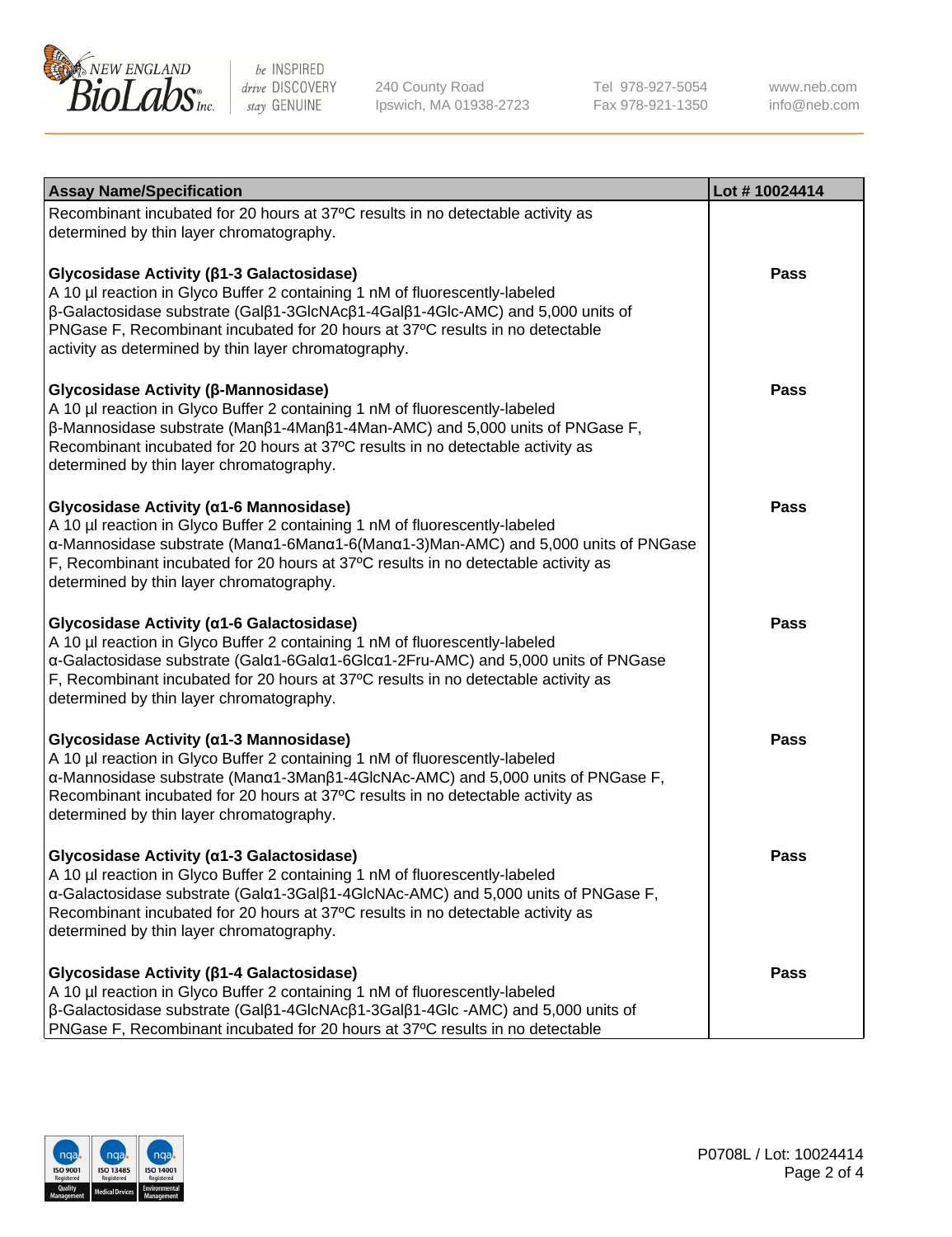

240 County Road Ipswich, MA 01938-2723 Tel 978-927-5054 Fax 978-921-1350 www.neb.com info@neb.com

| <b>Assay Name/Specification</b>                                                                                                                                                                                                                                                                                                                                            | Lot #10024414 |
|----------------------------------------------------------------------------------------------------------------------------------------------------------------------------------------------------------------------------------------------------------------------------------------------------------------------------------------------------------------------------|---------------|
| activity as determined by thin layer chromatography.                                                                                                                                                                                                                                                                                                                       |               |
| <b>Protease Activity (SDS-PAGE)</b><br>A 20 µl reaction in 1X Glyco Buffer 2 containing 24 µg of a standard mixture of<br>proteins and a minimum of 10,000 units of PNGase F, Recombinant incubated for 20<br>hours at 37°C, results in no detectable degradation of the protein mixture as<br>determined by SDS-PAGE with Coomassie Blue detection.                       | <b>Pass</b>   |
| <b>Protein Purity Assay (SDS-PAGE)</b><br>PNGase F, Recombinant is ≥ 95% pure as determined by SDS-PAGE analysis using<br>Coomassie Blue detection.                                                                                                                                                                                                                        | <b>Pass</b>   |
| Glycosidase Activity (Endo F1, F2, H)<br>A 10 µl reaction in Glyco Buffer 2 containing 1 nM of fluorescently-labeled Endo F1,<br>F2, H substrate (Dansylated invertase high mannose) and 5,000 units of PNGase F,<br>Recombinant incubated for 20 hours at 37°C results in no detectable activity as<br>determined by thin layer chromatography.                           | <b>Pass</b>   |
| <b>Glycosidase Activity (Endo F2, F3)</b><br>A 10 µl reaction in Glyco Buffer 2 containing 1 nM of fluorescently-labeled Endo F2,<br>F3 substrate (Dansylated fibrinogen biantennary) and 5,000 units of PNGase F,<br>Recombinant incubated for 20 hours at 37°C results in no detectable activity as<br>determined by thin layer chromatography.                          | <b>Pass</b>   |
| Glycosidase Activity (α-Glucosidase)<br>A 10 µl reaction in Glyco Buffer 2 containing 1 nM of fluorescently-labeled<br>α-Glucosidase substrate (Glcα1-6Glcα1-4Glc-AMC) and 5,000 units of PNGase F,<br>Recombinant incubated for 20 hours at 37°C results in no detectable activity as<br>determined by thin layer chromatography.                                         | <b>Pass</b>   |
| Glycosidase Activity (α-N-Acetylgalactosaminidase)<br>A 10 µl reaction in Glyco Buffer 2 containing 1 nM of fluorescently-labeled<br>α-N-Acetylgalactosaminidase substrate (GalNAcα1-3(Fucα1-2)Galβ1-4Glc-AMC) and 5,000<br>units of PNGase F, Recombinant incubated for 20 hours at 37°C results in no<br>detectable activity as determined by thin layer chromatography. | <b>Pass</b>   |
| Glycosidase Activity (α-Neuraminidase)<br>A 10 µl reaction in Glyco Buffer 2 containing 1 nM of fluorescently-labeled<br>α-Neuraminidase substrate (Neu5Acα2-3Galβ1-3GlcNAcβ1-3Galβ1-4Glc-AMC) and 5,000<br>units of PNGase F, Recombinant incubated for 20 hours at 37°C results in no<br>detectable activity as determined by thin layer chromatography.                 | <b>Pass</b>   |